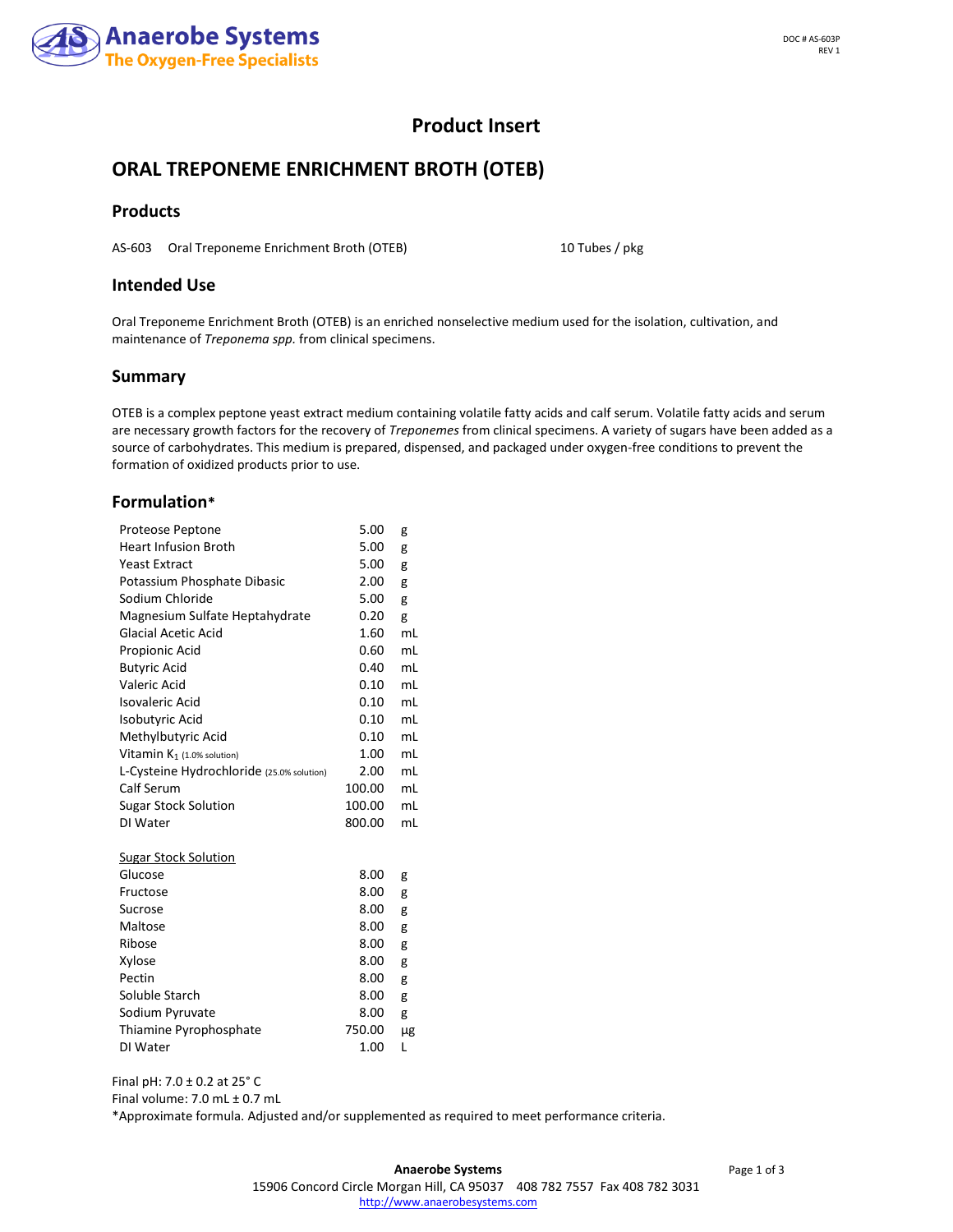

### **Precautions**

For *IN VITRO DIAGNOSTIC USE* only. Utilize approved biohazard precautions and aseptic technique when using this product. This product is for use only by properly-trained and qualified personnel. Sterilize all biohazard waste prior to disposal.

#### **Storage and Shelf Life**

**Storage:** Upon receipt, store at room temperature in original package until used. Avoid overheating or freezing. Do not use media if there are signs of deterioration (discoloration due to oxidation of media) or contamination. The expiration date applies to the product in its original packaging and stored as directed. Do not use product past the expiration date shown on the label.

**Shelf Life:** 6 months from date of manufacture.

#### **Procedure**

**Specimen Collection:** Specimens for anaerobic culture should be protected from oxygen during collection, transportation, and processing. Consult appropriate references for detailed instructions concerning collection and transportation of anaerobes.

**Methods for Use:** Inoculate OTEB directly with a clinical specimen. Inoculated tubes should be immediately placed into an anaerobic atmosphere and incubated at 35-37°C for  $48 - 96$  hours. Extended periods of incubation,  $1 - 2$  weeks, may be required to recover some *Treponema* species. Detailed instructions for processing anaerobic cultures can be found in the listed references.

#### **Materials Required, But Not Provided**

Standard microbiological supplies and equipment such as loops, saline blanks, slides, staining supplies, microscope, incinerator / autoclave, incubators, anaerobic chamber / anaerobic jars, disinfectant, other culture media, and serological / biochemical reagents.

#### **Interpretation of Results**

If used properly, OTEB will support good growth of most *Treponema* species found in clinical specimens.

#### **Limitations**

OTEB will not provide complete information for identification of bacterial isolates. Additional test procedures and media are required for complete identification. Consult reference materials for additional information.

#### **Quality Control**

The following organisms are routinely used for quality control testing at Anaerobe Systems.

| <b>Organism Tested</b>        | ATCC# | <b>Results</b> | <b>Time</b>   |
|-------------------------------|-------|----------------|---------------|
| Treponema denticola           | 33521 | Growth         | $72 - 96$ hrs |
| Treponema phagedenis          | 27087 | Growth         | $72 - 96$ hrs |
| Bacteroides fragilis          | 25285 | Growth         | 24 hrs        |
| Bacteroides vulgatus          | 8482  | Growth         | 24 hrs        |
| Prevotella melaninogenica     | 25845 | Growth         | $24 - 48$ hrs |
| Fusobacterium necrophorum     | 25286 | Growth         | 24 hrs        |
| Fusobacterium nucleatum       | 25586 | Growth         | 24 hrs        |
| Clostridium perfringens       | 13124 | Growth         | 24 hrs        |
| Peptostreptococcus anaerobius | 27337 | Growth         | 24 hrs        |
| Staphylococcus aureus         | 25923 | Growth         | 24 hrs        |